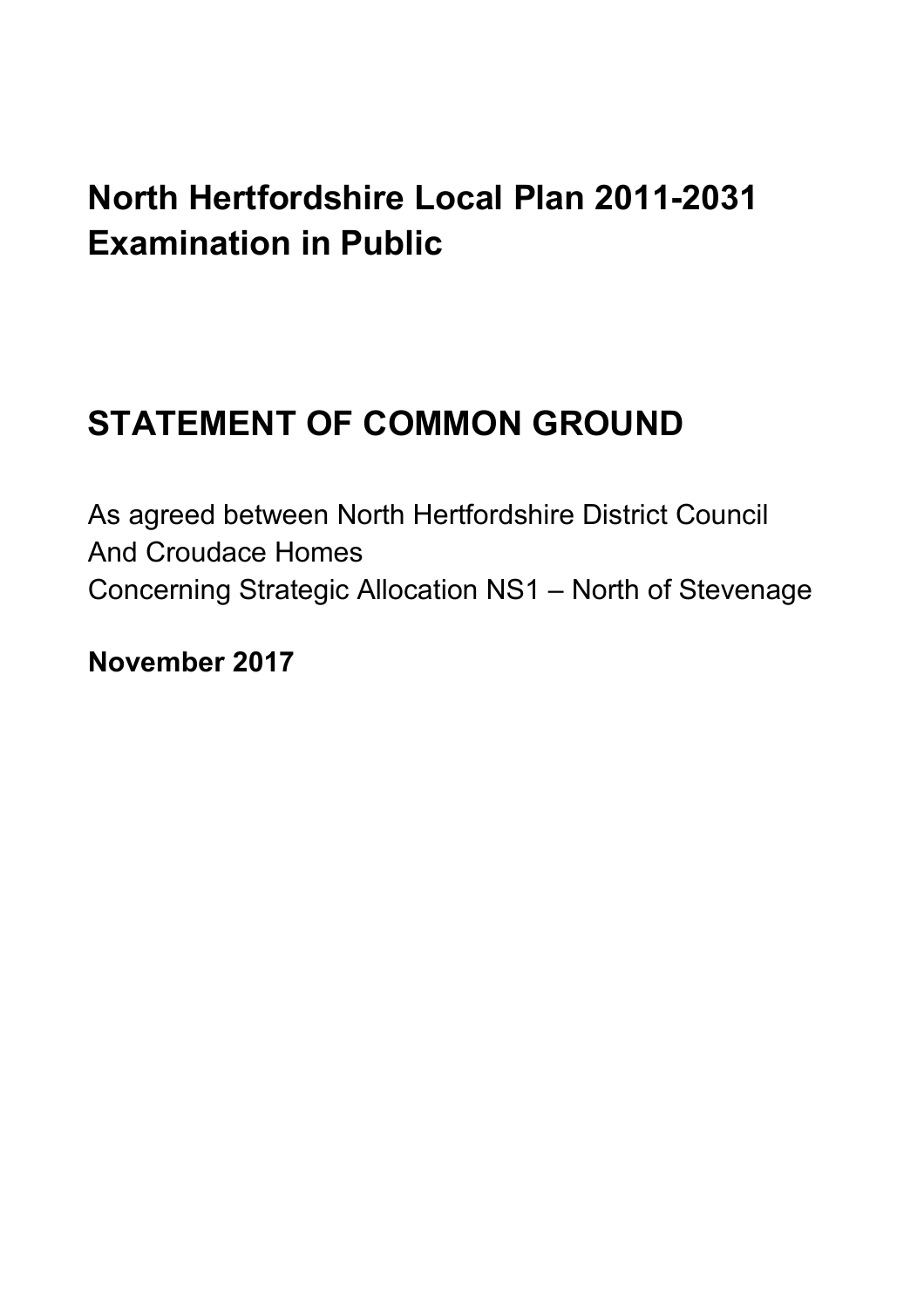- 1. This is an agreed statement of common ground in relation to the identification of NS1 North of Stevenage as a proposed strategic allocation within the North Hertfordshire Local Plan at Policy SP16. The purpose of this statement is to provide the Inspector with a summary of the areas of agreement for the matters to be examined during the Stage One hearing sessions scheduled for November and December 2017. It is anticipated that a further statement will be prepared to address the more detailed issues in relation to Matter 10, scheduled to be examined during February 2018.
- 2. This statement of Common Ground (SOCG) has been prepared by North Hertfordshire District Council and is submitted with Croudace Homes. Croudace Homes has agreements with the land owners covering the whole Proposed Allocation NS1. This SOCG is the result of collaboration between Croudace Homes and the Council. Both are committed to the implementation of the North of Stevenage proposed strategic allocation. This statement is made without prejudice to the submission and determination of any planning application made for the allocation.

## **Policy SP16: NS1 – North of Stevenage**

- 3. All parties agree that the land identified within the proposed strategic allocation at NS1 of the proposals map is 'suitable, available and achievable' for development, meeting the criterion of effectiveness set out in paragraph 182 of the National Planning Policy Framework. The site is able to deliver housing development in accordance with the aims of the Local Plan.
- 4. North of Stevenage, along with all other proposed strategic allocations, has been the subject of a planning assessment and has been subject to the Sustainability Appraisal process. This is set out in the Local Plan evidence base, and is summarised in the Housing and Green Belt Background Paper (HOU1) as updated by the Partial Update on Housing Monitoring and 5 Year Supply (ED3).
- 5. All parties consider that the allocation of Strategic Allocation North of Stevenage for housing is an appropriate land use. The capacity of the site is approximately 900 dwellings together with supporting infrastructure. All parties are committed to working together to bring forward an appropriate scheme.
- 6. The extent of the allocation is detailed at Appendix 1.

#### **Masterplan**

7. Croudace Homes will provide a comprehensive masterplan to demonstrate the delivery of approximately 900 dwellings across the strategic allocation. The masterplan will also demonstrate integration of the allocation with the adjoining development in Stevenage Borough including cross-boundary solutions for access, primary education, retail and other necessary infrastructure.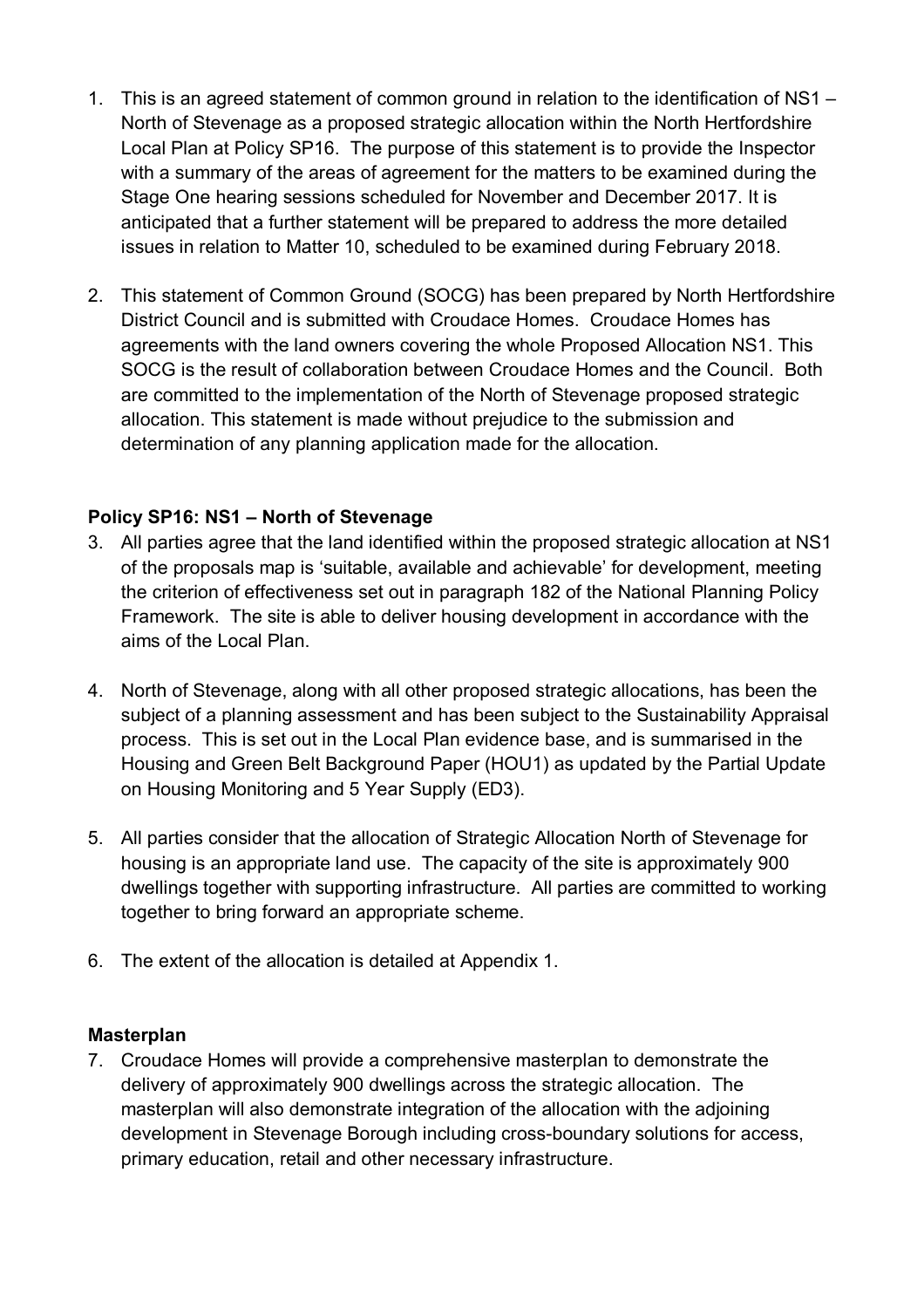## **Timetable**

- 8. A planning application is expected to be submitted to North Hertfordshire District Council in 2019. The indicative trajectory set out in ED3 assumes that the strategic allocation will start delivery dwellings in 2024 but this may be brought forward to 2021 following a timely grant of planning permission. As with any of the sites proposed to be removed from the Green Belt through the Local Plan, the trajectory will depend on the date of the adoption of the Plan but it is anticipated that the full strategic allocation will be deliverable within the plan period.
- 9. Once outline planning permission has been granted it is anticipated that housebuilding could commence 12 months later with the first financial completion expected 18 months from the grant of outline permission.
- 10. Any infrastructure will be provided (serviced) as agreed at the planning application stage.

## **Infrastructure.**

- 11. The provision of community and education facilities, where required, will be constructed as an integral part of the residential development. It is agreed that key social infrastructure will be determined with reference to the adjacent development in Stevenage Borough and a comprehensive view of infrastructure requirements over the entire urban extension to Stevenage in consultation with Stevenage Borough Council. A masterplan will be provided to support the outline application.
- 12. It is also agreed that the key transport infrastructure of an upgraded junction at the intersection of Graveley Road and North Road will be provided in accordance with Policy SP16.

#### **Utilities**

13. Utility company plans show that the site to be developed in Stevenage Borough is adjacent to strategic infrastructure and that all services (water, gas, electricity and telecommunications) are available. Utility capacity assessments show that any upgrades that are required to service the wider site can be achieved through reinforcement works commensurate with a scheme of this scale. It is not anticipated that utility provision will place a constraint upon delivery of the site.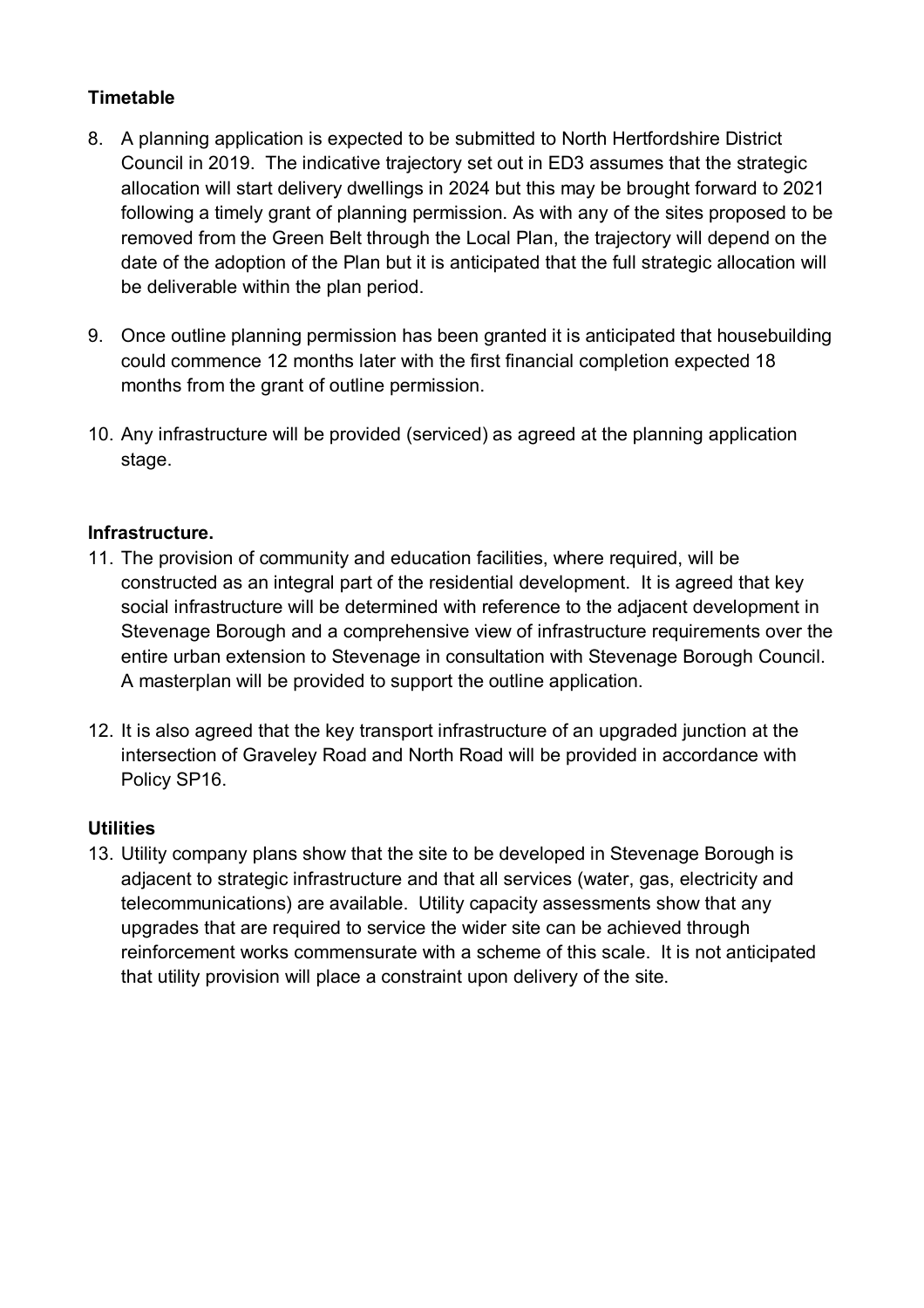## **Key Objectives and Principles**

- 14. The objective is to deliver a sustainable, comprehensive urban extension to Stevenage which links with and complements the existing settlement pattern, links to the development proposed within Stevenage Borough and provides for housing, social and recreational needs. Footpath connections through the development will link to the Stevenage Outer Orbital Path.
- 15. All parties support the provision of a high quality and well thought out design within the strategic allocation to produce attractive places to live. The development boundaries will be reinforced by structural planting to provide a long-term, defensible Green Belt boundary to the north.
- 16. All parties are committed to providing an urban extension which links with existing communities and provides a sense of place within the development, integrated into the surrounding landscape.

#### **Affordable Housing**

17. All parties are supportive of the provision of affordable housing as part of the development.

#### **Areas of Non Agreement**

- 18. Croudace Homes contend that the affordable housing target as expressed within Policy HS2 should be made explicit by Criterion F of Policy SP8.
- 19. Croudace Homes contend that the provision of plots for self-build development should be clearly evidenced, and that the approach to design restrictions and the length of time the plots should be marketed for, should be included within Policy SP17.
- 20. Croudace Homes contend that the requirement for C2 and C3 accommodation in Policy HS4 should be subject to proven demand in the local area.
- 21. Croudace Homes contend that the requirement for 50% adaptable provision should be clearly evidenced and subject to viability considerations.

#### **Conclusion**

22. The proposed Local Plan strategic allocation at North of Stevenage constitutes an appropriate and deliverable urban extension to Stevenage which supports the vision and objectives of the plan. It would extend Stevenage to the north and provide a significant contribution towards meeting the housing needs of North Hertfordshire.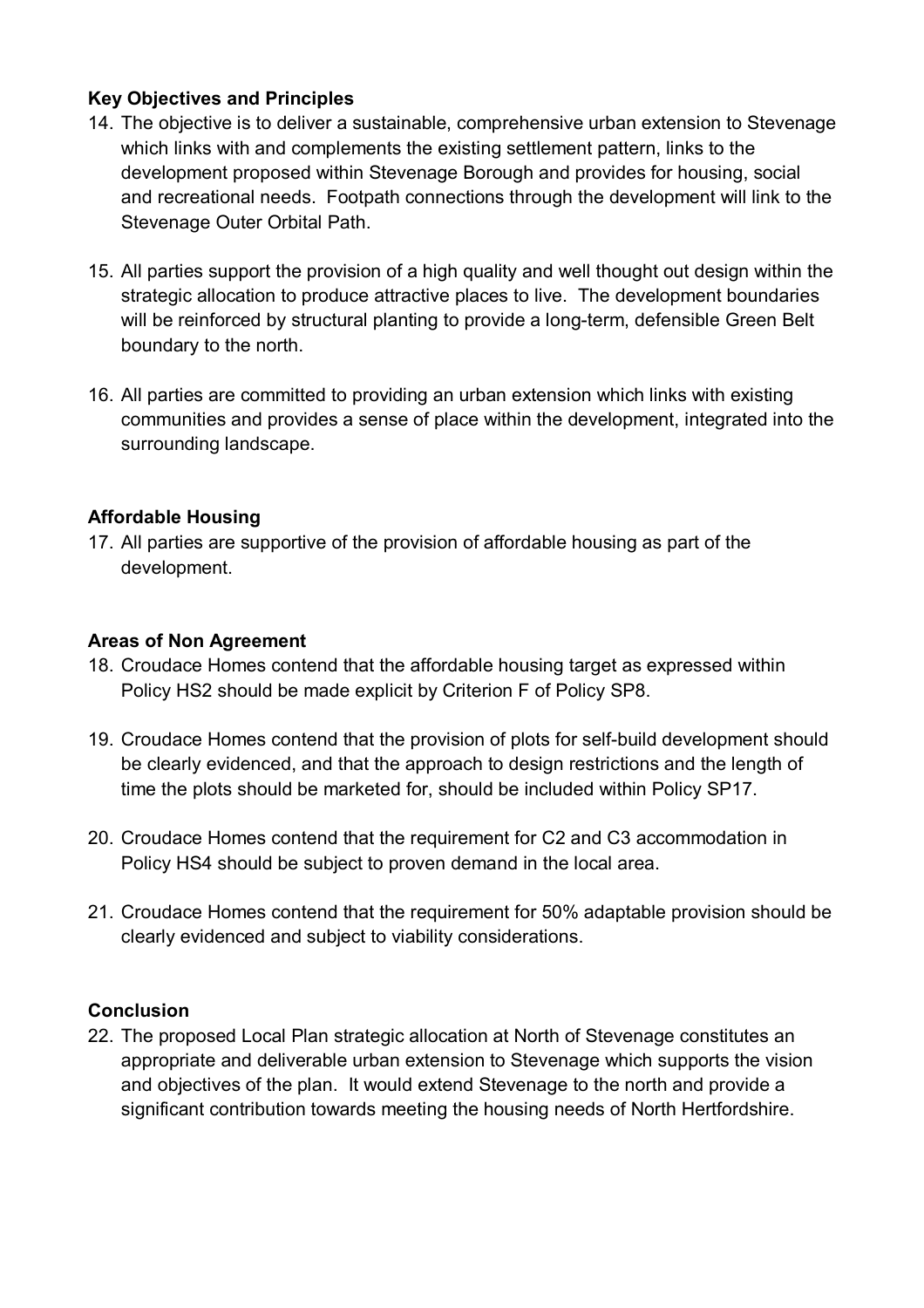## **Declaration**

The content of this document is agreed for the purposes of the North Hertfordshire Local Plan Examination.

Signed on behalf of Croudace Homes:

|  | <b>COL</b> |
|--|------------|
|  |            |

BBBBBBBBBBBBBBBBBBBBBBBBBBBBBBBBBBBBB Position: Strategic Land Promoter Date: 14 November 2017

And

Signed on behalf of North Hertfordshire District Council



BBBBBBBBBBBBBBBBBBBBBBBBBB Position: Executive Member for Planning and Enterprise Date: 15 November 2017